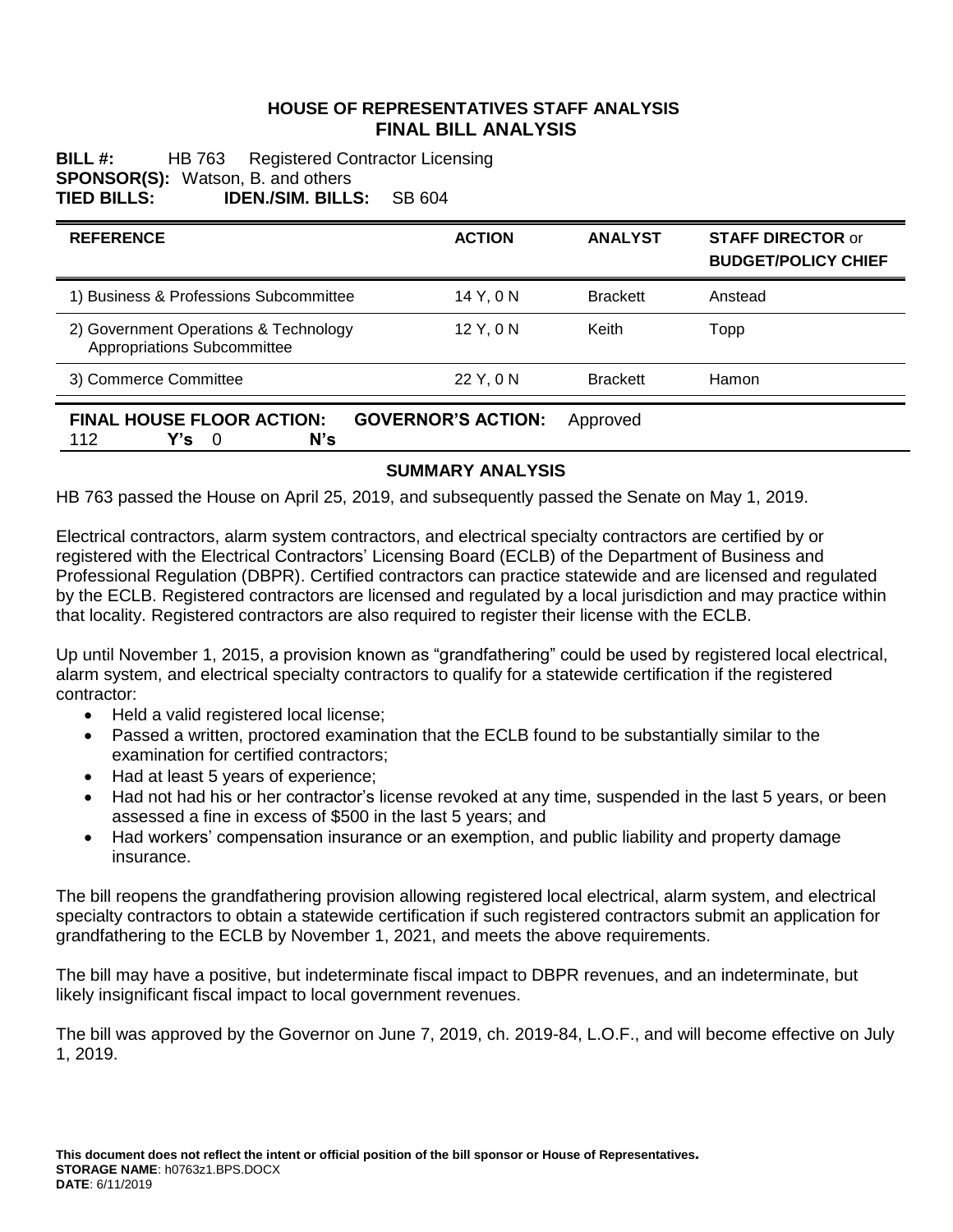# **I. SUBSTANTIVE INFORMATION**

### A. EFFECT OF CHANGES:

Contractors are regulated by ch. 489, F.S., which outlines the law pertaining to contractors in the state of Florida. Part I of ch. 489, F.S., covers contracting regulated by the Construction Industry Licensing Board (CILB) and pt. II of ch. 489, F.S., covers contracting regulated by the Electrical Contractors' Licensing Board (ECLB). Both boards are housed in the Department of Business and Professional Regulation (DBPR).

Electrical contractors, alarm system contractors, and electrical specialty contractors are certified by or registered with the ECLB. Certified contractors can practice statewide and are licensed and regulated by ECLB. Registered contractors are licensed and regulated by a local jurisdiction and may practice within that locality. $1$ 

Electrical contractors may work on electrical wiring, fixtures, appliances, apparatus, raceways, and conduits which generate, transmit, transform, or utilize electrical energy in any form. The scope of an electrical contractor's license includes alarm system work.<sup>2</sup>

Alarm system contractors may lay out, fabricate, install, maintain, alter, repair, monitor, inspect, replace, or service alarm systems. An "alarm system" is defined as "any electrical device, signaling device, or combination of electrical devices used to signal or detect a burglary, fire, robbery, or medical emergency."<sup>3</sup>

Electrical certified specialty contractors are contractors whose scope of work is limited to a particular phase of electrical contracting, such as electrical signs. Certified electrical specialty contractors can practice statewide. The ECLB creates electrical certified specialty contractor licenses through rulemaking, and has created the following certified specialty contractor licenses:

- Lighting maintenance specialty contractor;
- Sign specialty electrical contractor;
- Residential electrical contractor;
- Limited energy systems specialty contractor; and
- $\bullet$  Utility line electrical contractor.<sup>4</sup>

#### *Licensing Requirements*

In order to become a certified electrical, alarm system, or electrical specialty contractor, a person, who is at least 18 years of age, must submit an application to DBPR and meet the following criteria:

- Be of good moral character;
- Successfully pass the certification examination;
- Have workers' compensation insurance or an exemption, and public liability and property damage insurance; and
- Meet one of the following eligibility criteria:
	- $\circ$  3 years of management experience or an educational equivalent thereto for the certification category sought, not more than half of which may be an educational equivalent, within the last 6 years;
	- $\circ$  4 years of supervisory experience in the certification category sought within the last 8 years;

 $\overline{a}$ 

<sup>1</sup> *See generally* s. 489.505, F.S.

 $^{2}$  Ss. 489.505(12) & 489.537(7), F.S.

 $3$  S. 489.505(1)-(2), F.S.

 $4$  S. 489.505(19), & 489.511(4), F.S; Rule 61G6-7.001, F.A.C.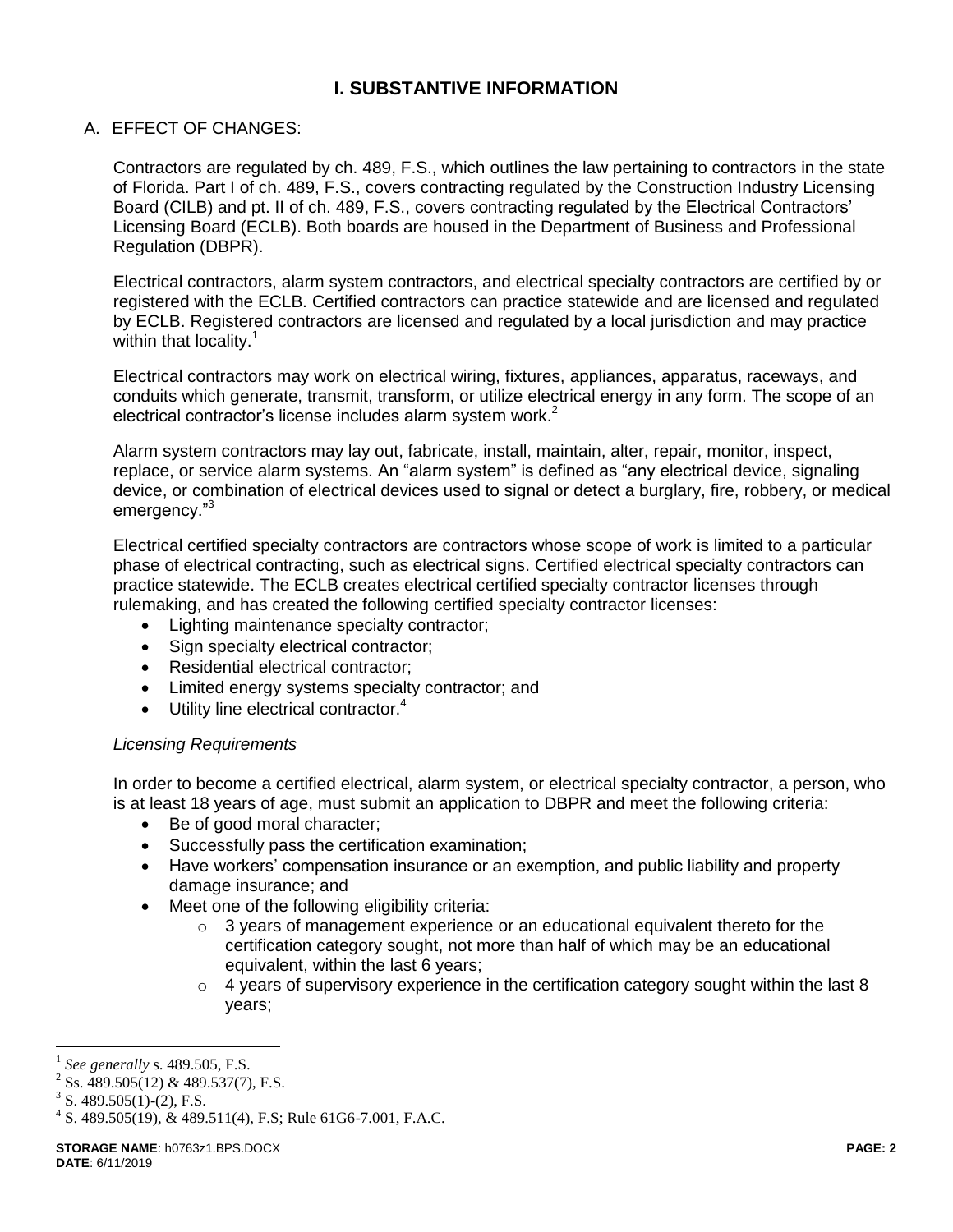- $\circ$  6 years of training, education, or supervisory experience in the certification category sought within the last 12 years;
- $\circ$  Any combination of qualifications under the 3 previous options totaling 6 years within the last 12 years; or
- $\circ$  3 years as a professional electrical engineer within the last 12 years.<sup>5</sup>

Registered electrical, alarm system, and electrical specialty contractors are individuals that have taken and passed a local competency examination and can practice electrical contracting or alarm system contracting in the local jurisdiction that issued the license. Registered contractors must register with the ECLB after obtaining a local license and must comply with local and state statutory obligations.

### *Grandfathering Provision*

In 1999, the Legislature created a "grandfathering" provision that allowed registered electrical, electrical specialty, and alarm system contractors who met certain criteria to have their license "grandfathered" into a certified license by the ECLB.<sup>6</sup> In 2000, the Legislature placed a deadline on registered contractors wishing to grandfather their license into a certified license, which required them to submit their application to the ECLB by November 1, 2004.<sup>7</sup> In 2013, the Legislature extended the deadline to submit an application to November 1, 2015,<sup>8</sup> allowing registered contractors who wanted to obtain a certified license pursuant to the statutory grandfather provision to submit their application to the ECLB by November 1, 2015.

The Legislature has not extended the deadline since 2013. Since the current deadline to submit an application to the ECLB expired on November 1, 2015, the ability for a registered contractor to obtain a certified license through "grandfathering" is closed.<sup>9</sup>

Any registered contractor wishing to have their license "grandfathered" into a certified license had to submit a completed application to the ECLB, pay an appropriate fee, and show evidence of the following criteria:

- Currently holds a valid registered local license in the certification of electrical contractor, alarm system contractor, or electrical specialty contractor sought;
- Has, for the certification category sought, passed a written, proctored examination that the ECLB finds to be substantially similar to the examination required to be licensed as a certified contractor;
- Has at least 5 years of experience as a contractor in the certification category sought, or as an inspector or building administrator with oversight over that category. For contractors, only time periods in which the contractor license is active and the contractor is not on probation shall count toward the required 5 years;
- Has not had the contractor's license revoked at any time, suspended in the last 5 years, or assessed a fine in excess of \$500 in the last 5 years; and
- Has the required workers' compensation insurance or an exemption, and public liability and property damage insurance. 10

DBPR estimated that there are 1,804 registered electrical, alarm, and specialty contractors who may currently qualify to have their registered license grandfathered into a certified license.<sup>11</sup>

 $\overline{a}$ 

 $5$  S. 489.511(1) & (4), F.S.

 $6$  Ch. 99-254, Laws of Fla.

 $<sup>7</sup>$  Ch. 2000-372, Laws of Fla.</sup>

<sup>8</sup> Ch. 2013-193, Laws of Fla.

 $9^9$  S. 489.514(3), F.S; Florida Department of Business and Professional Regulation, Agency Analysis of 2019 House Bill 763, p. 2 (Feb. 18, 2019).

 $10$  S. 489.514, F.S.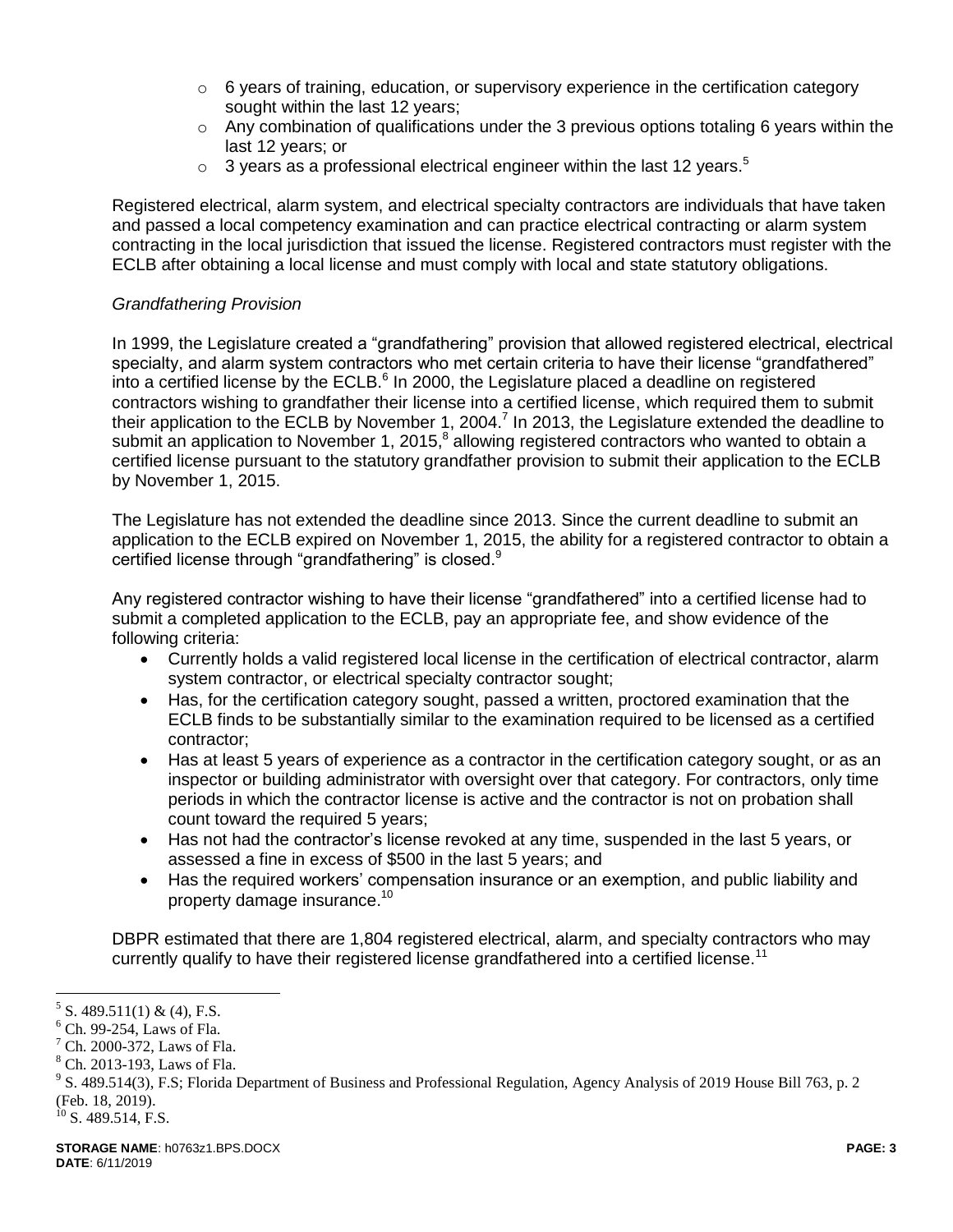### *Deregathon*

On January 31, 2019, Governor DeSantis along with Lt. Gov. Jeanette Nunez and DBPR Secretary Halsey Beshears met with the members of Florida's 23 professional licensing boards at DBPR to reduce regulations that raise the costs of goods and services and make it difficult for Floridians to enter a profession.<sup>12</sup> The chair for the ECLB, Doug Bassett, stated that one way to reduce harmful regulations would be to reopen the grandfathering provision for registered contractors. Mr. Bassett stated that reopening the grandfathering provision would "allow registered contractors to expand the scope of the area they currently work in."<sup>13</sup>

#### **Effect of the Bill**

The bill reopens the grandfathering provision for locally registered electrical, alarm system, and specialty contractors to obtain licensure as certified contractors by providing that a registered contractor must submit an application for grandfathering to become certified to the ECLB by November 1, 2021.

# **II. FISCAL ANALYSIS & ECONOMIC IMPACT STATEMENT**

- A. FISCAL IMPACT ON STATE GOVERNMENT:
	- 1. Revenues:

*See* Fiscal Comments.

2. Expenditures:

None.

- B. FISCAL IMPACT ON LOCAL GOVERNMENTS:
	- 1. Revenues:

Local governments could see an insignificant decrease in revenues associated with renewal and reciprocity fees if eligible registered contractors choose to apply for the grandfathering provision created in the bill for ECLB licensees.

2. Expenditures:

None.

 $\overline{a}$ 

### C. DIRECT ECONOMIC IMPACT ON PRIVATE SECTOR:

<sup>&</sup>lt;sup>11</sup> Florida Department of Business and Professional Regulation *supra* note 6, at 5.

<sup>&</sup>lt;sup>12</sup> Testimony from Governor Ron DeSantis and Secretary Halsey Beshears, 1/31/19 Florida Deregathon Part 1, <https://thefloridachannel.org/videos/1-31-19-florida-deregathon-part-1/> (last visited Mar. 11, 2019).<br><sup>13</sup> Testimony from Doug Bassett, 1/31/19 Elorida Deregathon Part II, https://thefloridachannel.org/

<sup>13</sup> Testimony from Doug Bassett, *1/31/19 Florida Deregathon Part II*, [https://thefloridachannel.org/videos/1-31-19-florida](https://thefloridachannel.org/videos/1-31-19-florida-deregathon-part-2/)[deregathon-part-2/](https://thefloridachannel.org/videos/1-31-19-florida-deregathon-part-2/) (last visited Mar. 11, 2019).